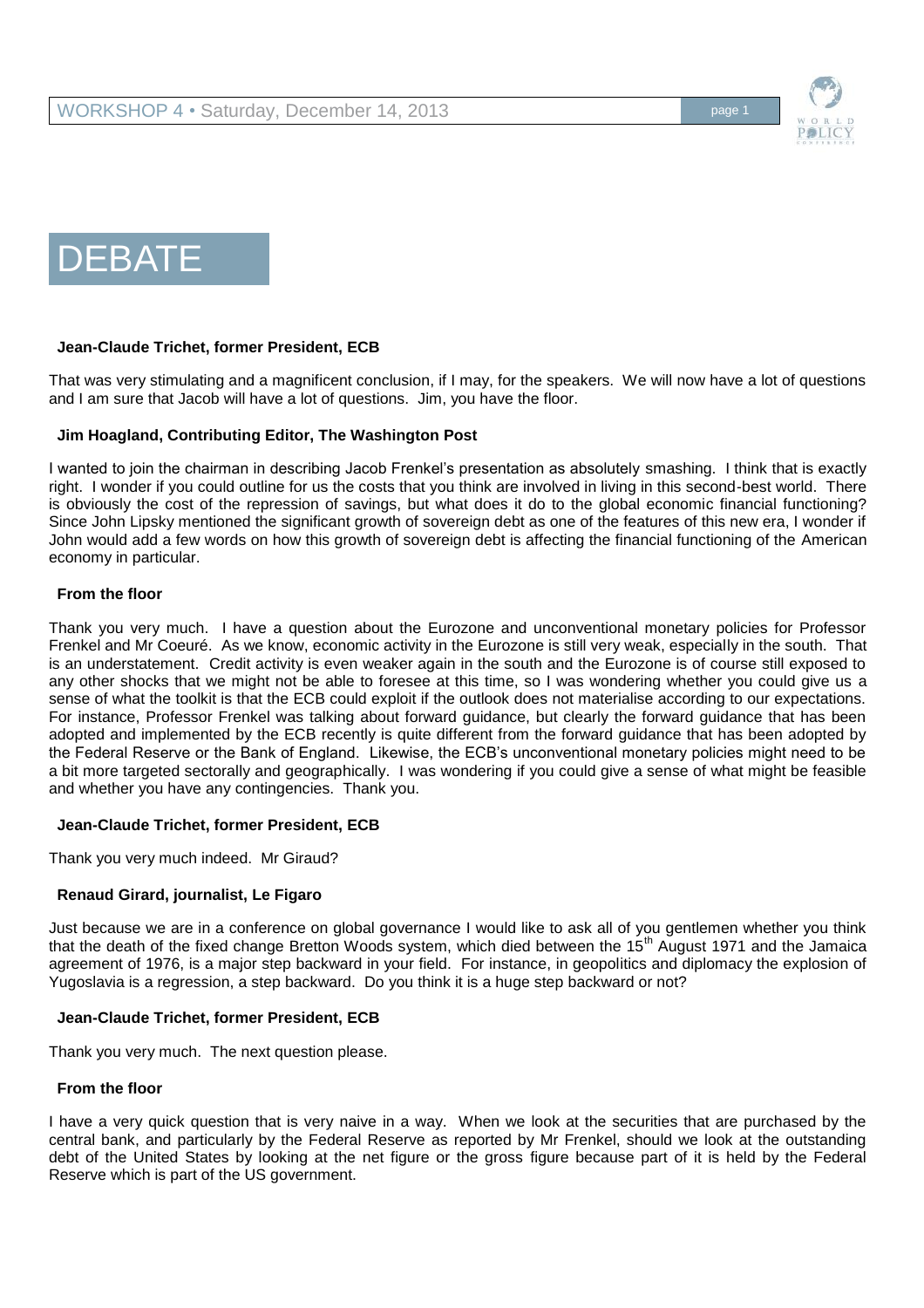## **Jean-Claude Trichet, former President, ECB**

We will take one more question for the first batch of questions.

## **Gary Litman, US Chamber of Commerce**

I am with the US Chamber of Commerce and we represent many multinational companies and mid-cap companies, many of which are not from the financial sector. Could I ask the panel to reflect what the treasuries of these organisations, of non-banking multinationals and larger companies, look for a couple of years from now given the changes in the banking sector and some of the macroeconomic issues that you have described? How should we prepare ourselves to deal with the new financial sector you are describing?

#### **Jean-Claude Trichet, former President, ECB**

Thank you very much indeed. We have the first series of questions to be answered. I will give the floor first to Jacob if he wishes and then to other members, including you minister, if you like answering. Jacob, please take the floor.

#### **Jacob Frenkel, Chairman, JPMorgan Chase International**

I must say the questions were appropriate and very broad. The first question was what the cost is of being where we are. The fact that we discuss it now at 7.30 is one element of the cost. The cost is not focused and found in a specific point. It is dispersed and that is why there is a danger that we will not recognise it. However, I think we know that if it continues for a long time there will be lower growth out of that. The reason is that if you make an investment you ask yourself what the future will look like in order to decide what to do today. If you are told that where you are now is not sustainable but you do not know exactly where we can go to make it sustainable and when you go to make it sustainable, the typical instinct is to sit on your hands until the clouds go. However, if you sit on your hands for too long you will converge to a lower growth and that is why the concept of uncertainty is so dramatic. I use the word 'uncertainty' rather than 'risk' because it is unprecedented, so we cannot ask ourselves how the system reacted in the past for a similar thing. Because there is uncertainty we do not know the parameters of the distribution and we will sit on our hands. That is item one.

Item number two: we also know that the equilibrium of real interest rates in a growing economy must be positive because ultimately in equilibrium resources will be allocated so that they will have the same rate of return from all alternative risk-adjusted activities. If the tree gives me 5% fruit then the economy will not sustain negative 5% in the long term. We have population growth and growth of output. This is a distortion. Again, it converges to the same thing.

Item number three: ask yourself why it is the case that when we look at these unconventional measures, an extraordinary expansion of balance sheets, why the Brazilians, the Israelis, the Argentineans and those countries which suffered in the past from hyperinflation are more nervous than those countries that have somehow forgotten that prices can also go up rather than just down. This deflation phobia is not a long-term concern. I do not say that we currently have inflation risks, but it is definitely a possibility that is not being allowed for today by policymakers, markets or expectations. We know that, at least in the past, when these kind of things happened there was a possibility that it would not end well. I am unable to tell you that you should worry now about it, but it is an issue. Central banks mandates are usually always price stability, financial stability and so forth.

This brings me to the issue of mandates. When we talk about central banks we see that the US mandate is very different from the ECB's mandate. The US mandate, if you want to be cynical, is apple pie and motherhood and everything, in other words growth, standard of living, everything with this little simple instrument of monetary policy. That is why when the ECB was created there was a very well defined objective of price stability. There were secondary objectives, subordinate to the primary one, which would only be pursued if the main objective was not compromised. That is mainly what the central banks are doing in Europe. That is the mandate. More recently we have added financial stability, but it is already a complex issue because if financial stability is your goal it means that you are potentially schizophrenic. For price stability you want to tighten. For financial stability, if banks have weak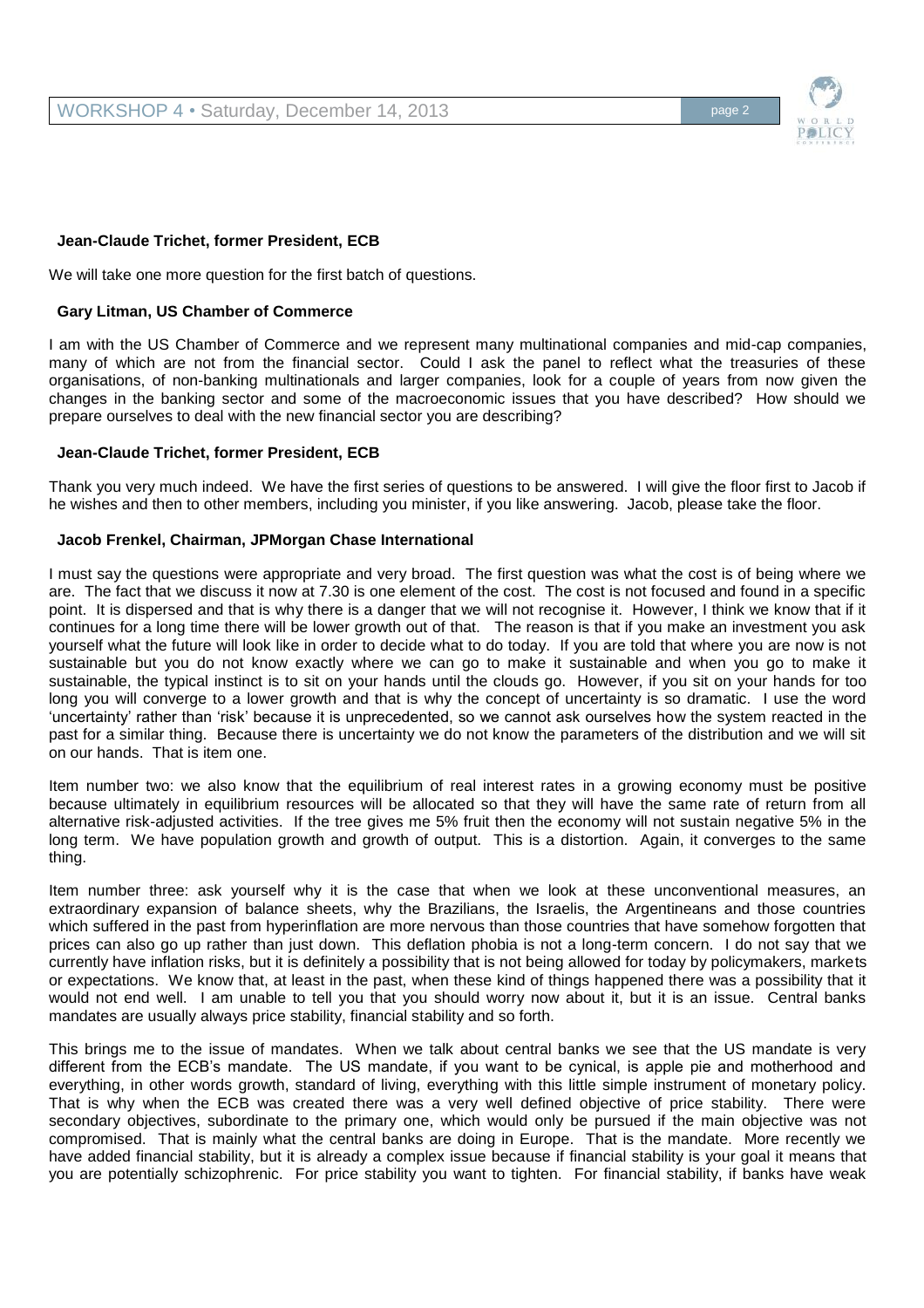

balance sheets, you are afraid to tighten, which means that there is already an issue. You do not have enough instruments. This only underscores the importance of a robust financial system, robust banks, a lot of capital, high liquidity, low leverage, so that you can really address the main issues. However, that is the issue. When we talk about forward guidance therefore which objective are we trying to achieve? The US mandate or the ECB's mandate? We do not have yet have a convergence of mandates, let alone therefore operating in the same ocean like the capital markets. That is a major issue that we might get to.

As to the toolkit, we will not be able to invent new tools. Let us face that. For a while people said not to worry about zero interest rates because we have discovered macroprudential tools, as if they did not exist before. We have discovered forward guidance and open mouth policies, as if they did not exist before. They did exist before. They may not have been fully used, but let us face it: the main instrument of monetary policy is what monetary policy was always designed to produce. We know what that is. Regarding the toolkit therefore, implement the old tools. They will be good enough. Do not kid yourself that you have additional ones.

Jean-Claude used to tell us the story about the guy who was trying to get to Dublin but was lost in the middle of London, and he stopped somebody and asked, 'How do you get to Dublin?' and the guy told him, 'I do not know, but I would not start from here.' However, it is what it is. We are here and as we are here this discussion about a lack of purity will be part of the scene, but let us recognise that a lack of purity cannot be the aspiration of where we are.

I have one last remark about unintended consequences. As central banks, because of global responsibilities, stepped into territory where they would not normally have been there is the danger of politicisation or the perception of being part of the politic system, being under the pressure of governments. In the US Congress it is very clear that they said, 'You are now going into our territory and we will supervise you.' If we believe therefore that central bank independence, or I better call it independence from short-terms political pressures, is an important public good then we need to know that some of the unintended consequences in trying to help the system may be dangerous in the longer run.

# **Jean-Claude Trichet, former President, ECB**

Thank you very much indeed, Jacob. We had implicit or explicit questions for the ECB. Perhaps Benoît wants to say something.

# **Benoît Coeuré, Member of the Executive Board, ECB**

Yes, I am happy to say something. First, I would like to complement what Jacob said about the reimbursement on the long-term refinancing operations. It is true that there have been quite a lot of reimbursement. As of yesterday, 425 billion have been reimbursed, which is around 40% of the liquidity that had been provided. This is because a prepayment option was built into the mechanism. However, as Jacob said, first, it is a market process. This shows that those banks that had borrowed do not need the liquidity anymore from the ECB, meaning that they have access to other sources of liquidity. This is an indication that funding markets to a large extent all throughout Europe and banks have been able to issue bonds on capital markets. That is good news.

Second, there is one very important complement, which is that we provide weekly liquidity through fixed-rate full allotment, meaning that any bank that is in need of liquidity at any time, or on any Tuesday for that matter, can come to the ECB and they can borrow as much as they want provided of course that they are sound and have a good quality collateral. The LTRO repayment therefore does not hamper in any way the ability of Eurozone banks to access liquidity because we have this fixed-rate allotment that we have extended until July 2015. That was an important decision made in November. There is therefore no worry about the quantity of liquidity. That is one important clarification.

Secondly, as to what we can do, I think we have been clear that we have a range of options. We are willing and ready to act if needed. We do not feel that is needed now because we see inflation moving slowly back to 2% as the European economy recovers. That is the ECB staff forecast, which is pretty much the same forecast that you can find everywhere. It is consistent with the market consensus that the European economy will slowly recover and inflation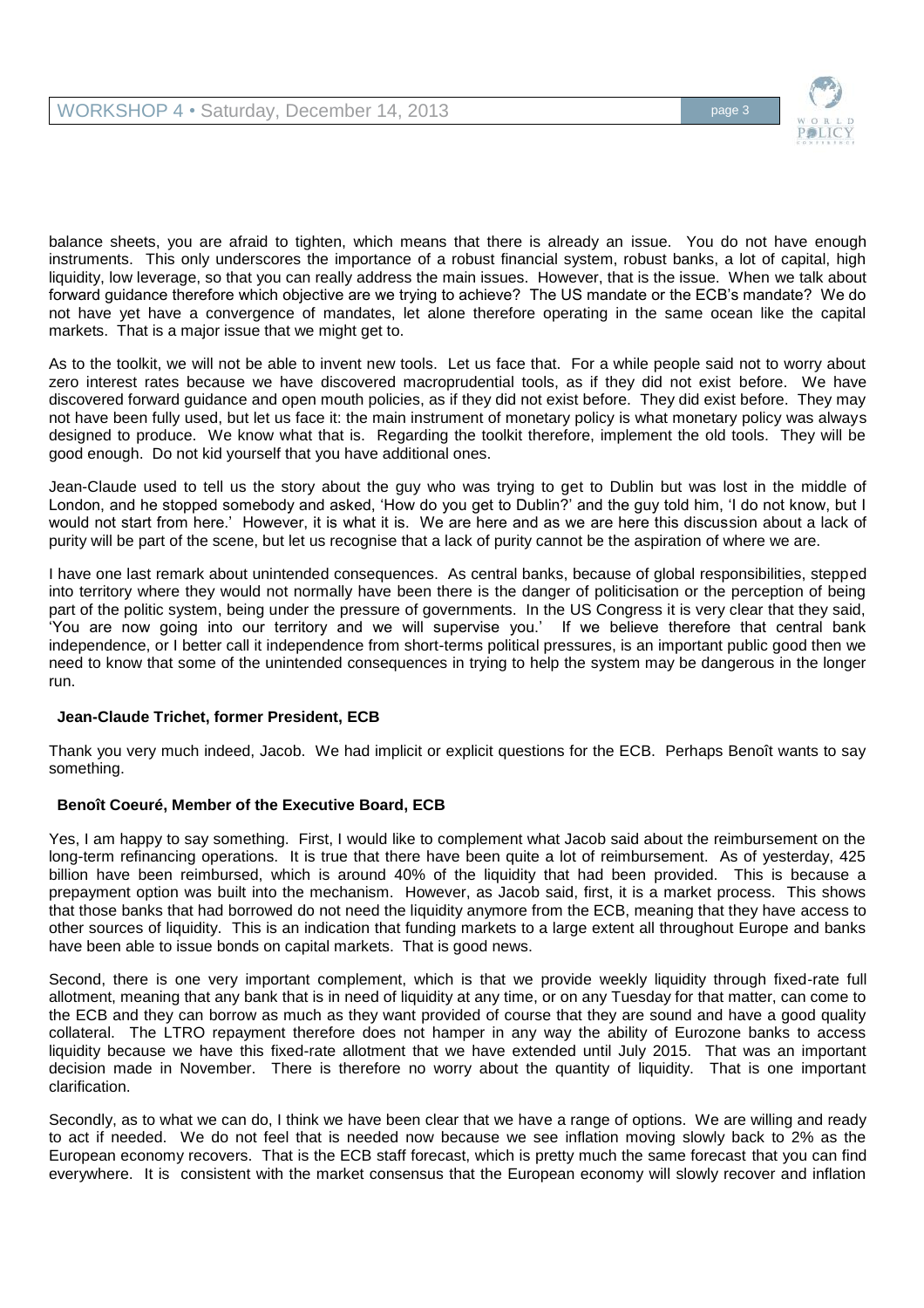

will slowly come back towards 2%. However, we have instruments to use in case of need. We can have a negative deposit rate, which has been mentioned. We could cut rates a little bit further – not that much, but a little further – and we could have new liquidity operations if needed. However, as I said, the judgement is that it is not needed now, but we have a range of options.

Finally, on the mandate, the whole discussion on the different mandates is fascinating and a very important discussion, but in our case it does not matter so much in the current environment where the main issue facing the European economy is low growth with low inflation prospects, so we are entirely focused on our inflation mandate and this is what is needed by the European economy because we see low inflation and inflation only coming back slowly towards 2%. There is therefore no contradiction in any way between abiding strictly by our inflation mandate and supporting aggregate demand in the Eurozone. It is absolutely aligned.

It is true that there is no international convergence of central bank mandates, but still there has been convergence, and very significantly so in one aspect, which is a numerical definition of price stability, which all major central banks - Fed, BoE, BoJ - now as an inflation rate close to 2%. This is recent and it is quite remarkable that they have all somehow converged towards what the ECB had decided in 1998.

## **Jean-Claude Trichet, former President, ECB**

I take your point. It has not been noticed too much that all major central banks of advanced economies have the same definition of price stability, namely 2%. This is quite new and not really noticed, but all of the currencies that are in the SDR have the same definition of price stability, which is 2%. Perhaps we could go now to Jeff.

## **Jeffrey Frieden, Professor of government, Harvard University**

Sure. There was a question about Bretton Woods, looking backwards, and then one about the future, looking forward. As to Bretton Woods, no, its end was not a retrocession. I think it was necessary. The only way it could have been sustained was with massive capital controls and it probably would not have been sustained with that anyway because it persisted largely because financial markets were not particularly integrated at the time and economies were not that integrated. We live in a world in which financial markets are much more integrated and economies are much more integrated and that puts us in the world of the famous Mundell-Fleming conditions, or the so-called trilemma, where with financial integration really have a choice. They can have an independent monetary policy or they can have a fixed and stable exchange rate, but they cannot have both, and so countries have been driven towards one or the other. Small open economies have typically chosen stable exchange rates and given up their independent monetary policy and the big, more closed economies have chosen an independent monetary policy. However, Bretton Woods was not sustainable in the conditions then and it certainly would not be sustainable today without massive controls on capital and on financial flows and even on goods movements I would say.

Looking towards the future, I would say we have lived through a very bizarre decade and a half in which the engine of economic growth for one big group of countries was generating massive export surpluses and the engine of economic growth for another big group of countries was debt finance consumption and neither of those seems likely to continue because the appetite for the lending has dried up and the appetite for the borrowing has dried up even where it is possible. What I would look for is how these macroeconomic imbalances trend over the next several years, what the implications of that are for exchange rates and for relative prices. I think those are the big stories looking ahead to the remainder of the decade.

# **Jean-Claude Trichet, former President, ECB**

Thank you very much indeed. What would you say, John?

# **John Lipsky, Distinguished Visiting Scholar, The Paul H. Nitze School of Advanced International Studies**

I would say it is impressive that after three hours we still feel like there are a lot of subjects that we have not explored adequately, but I will keep it very brief. In the big picture modern economies do not work well without well functioning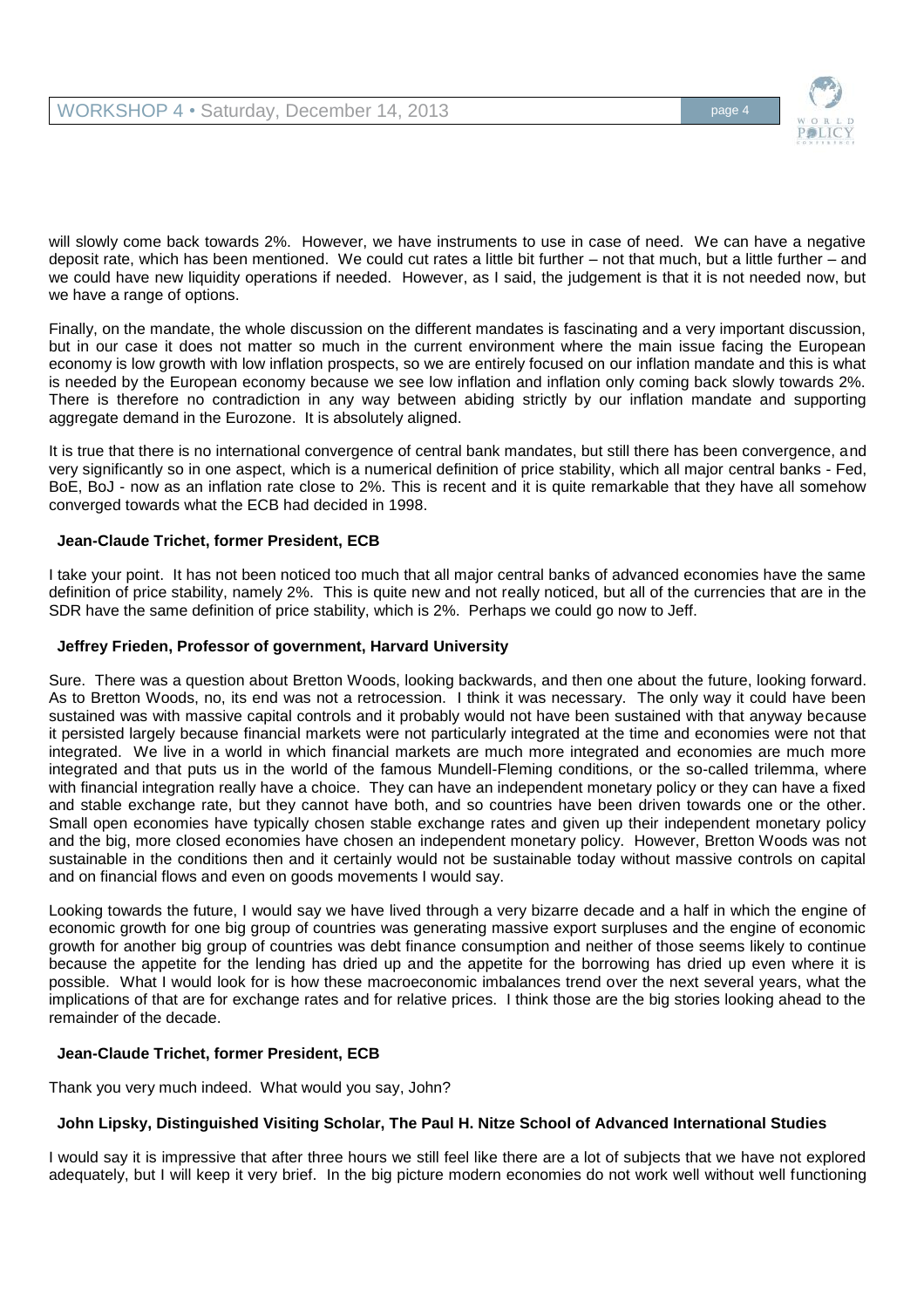

financial systems and the financial systems in the advanced economies are not yet put back together from the crisis. Those places that have made the least progress in healing the financial system are doing the least well in terms of their economic performance. The use of QE was certainly an emergency response by central banks. I do not think there is anywhere, except possibly Japan, that folks think that QE is currently contributing positively to economic performance. Hence – perhaps I am a little more cynical – I look at forward guidance as a nifty way to change the subject and to get away from QE and have something new to talk about, although I cannot quite see how current boards of central banks can commit future boards of central banks to do anything in particular, but it is okay.

Regarding the US sovereign debt, I think it is worth taking a step back. Pre-crisis, for about 50 years, US federal spending as a percent of GDP was broadly stable and the variability was mainly cyclical, not political. The same applies to revenues, with an average deficit, excepting emergencies, wars and so forth, of around 3% of GDP with real growth at about 3.75% of GDP. In normal times therefore US fiscal accounts tended to reduce debt as a percent of GDP. They have now gone to another level and we have of course seen a reduction in the deficit from about 10% of GDP at the peak. It is going to be under 4% of GDP in the coming year for sure, but what we cannot do is look forward to a re-establishment over a long period of time of this prior tendency towards stability or a reduction of debt as a percent of GDP. It is not going to be happen very soon because it will require both tax reform and entitlement reform. That is what is necessary for that kind of stability to be established.

For now, it is clear, because of the very low rate of interest on sovereign debt, that it is not getting in the way of the performance of the economy. However, as Jacob was hinting, you cannot simply take that for granted forever, and I would say that the status quo ante was a tendency for control over debt to GDP and we cannot look forward to that without new action. As to net debt versus gross debt, I think it depends on what question you are asking, but I think in terms of the question you are asking I would probably look at net debt more than gross debt. However, both can be important.

What is the financial sector going to look like in the future? It is going to be more market based and less bank-centric. It is going to be less liquid. I worry that it is going to be a little less efficient. It will be interesting to see where things are going. The US is 20/80 or maybe even less than 20 and more than 80. Europe is 80/20. I think the conventional wisdom is that it has got to go not all the way to the US but somewhere in that direction. It will be interesting to see.

I have one quick comment on Bretton Woods. What Jeffrey said was very good. At the time Bretton Woods broke up the conventional wisdom of the academics and others was that this was going to be a positive move to creating more efficiency and greater stability and it turned into the reverse, i.e. immediately high inflation and big imbalances. I think it was not just the breakup of the system but the fact that the financial system was absolutely in no condition to provide the stabilisation that markets can provide. Hopefully we are closer to there now, but in the current conditions – and this harkens back to something II SaKong said – the ultimate guarantee of stability is the consistency and coherency of macroeconomic policy of the major economies and that is something the G20 set out to try to establish in a much more convincing way and I worry a lot that the political impetus and senior level political support for that process, the framework for strong sustainable and balanced growth, seems to be wasting away.

# **Jean-Claude Trichet, former President, ECB**

Thank you very much indeed. I see no hands raised. I think we have worked very, very well. I was not expecting that we would be eager to continue. Let me just say two words. First, global governance now means full involvement of all emerging economies that are systemic. It is entirely new. It is the product of the crisis. Before the crisis it was not the case. We already had some kind of G20 or whatever. It was not considered to be the main informal grouping for running the global economy. We must be aware of that. There have been positives and negatives, as you said. We are not satisfied at all. There is a lot of frustration, but nevertheless, that is something which is for real and will last I hope.

Second, on the euro, we did not concentrate at all on the euro, but let me tell you the following. You hear very often that we do things to save the euro and that the euro needs to be saved. The euro is behaving pretty well I have to say. During the entire crisis, which has been the worst crisis since World War II and perhaps could have been the worst since World War I, the level of the euro/dollar was higher than the entry level as of the 1<sup>st</sup> January 1999. The markets,